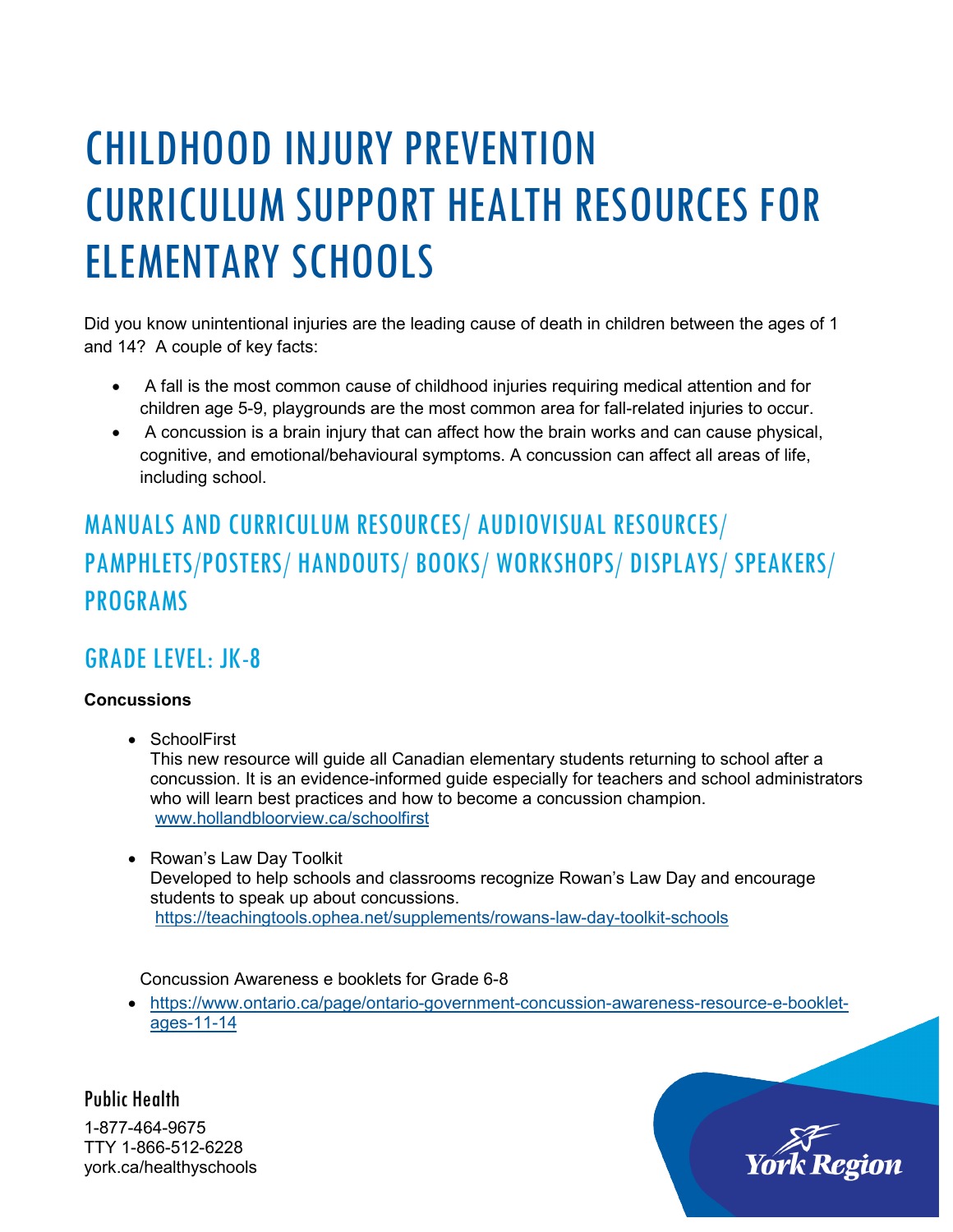#### • Brain Waves

A free, informative and fun half-day neuroscience presentation for students in grades 4 to 6. Trained volunteers with an understanding and passion for injury prevention bring the hands-on program which includes activity booklets, helmet fitting tips and jello brains to the classroom. <http://www.parachutecanada.org/programs/topic/C55>

#### **Childhood Falls**

• Teaching resource for Gr K-1 on childhood fall risk factors and prevention strategies. [www.york.ca/childhoodfalls](http://www.york.ca/childhoodfalls)

#### **Road Safety**

• Resource created by the Ministry of Transportation and OPHEA.It is available in both English and French and includes grade/age relevant information and practical lesson plans for teachers.

Website: [www.ontarioroadsafety.ca](http://www.ontarioroadsafety.ca/)

## STUDENT LEARNING AND TAKE HOME RESOURCES

#### **Activities**

- KYS the Cat activity sheets multiple safety topics
- Alex at the Playground booklet- Playground Safety/Falls Prevention
- Pedestrian Safety Board Game Can you get to school safely?
- Safety with Radar booklet- multiple safety topics

#### **Pamphlets and Print Resources**

- Proper Helmet Fit Fact Sheet (Multilingual versions)
- Concussion Fact Sheet, Brain Cards and Posters
- Parent's Pathway For Child and Youth Concussion

Please contact: [injuryprevention.referrals@york.ca](mailto:injuryprevention.referrals@york.ca)

#### FRENCH RESOURCES

- Cycling Skills/L'art du cyclisme
- Safety with Radar Activity Book/Sécurité avec Radar ( Multiple safety topics)
- Alex at the Playground/Alex au parc (Booklet) Falls Prevention

Please contact: [injuryprevention.referrals@york.ca](mailto:injuryprevention.referrals@york.ca)